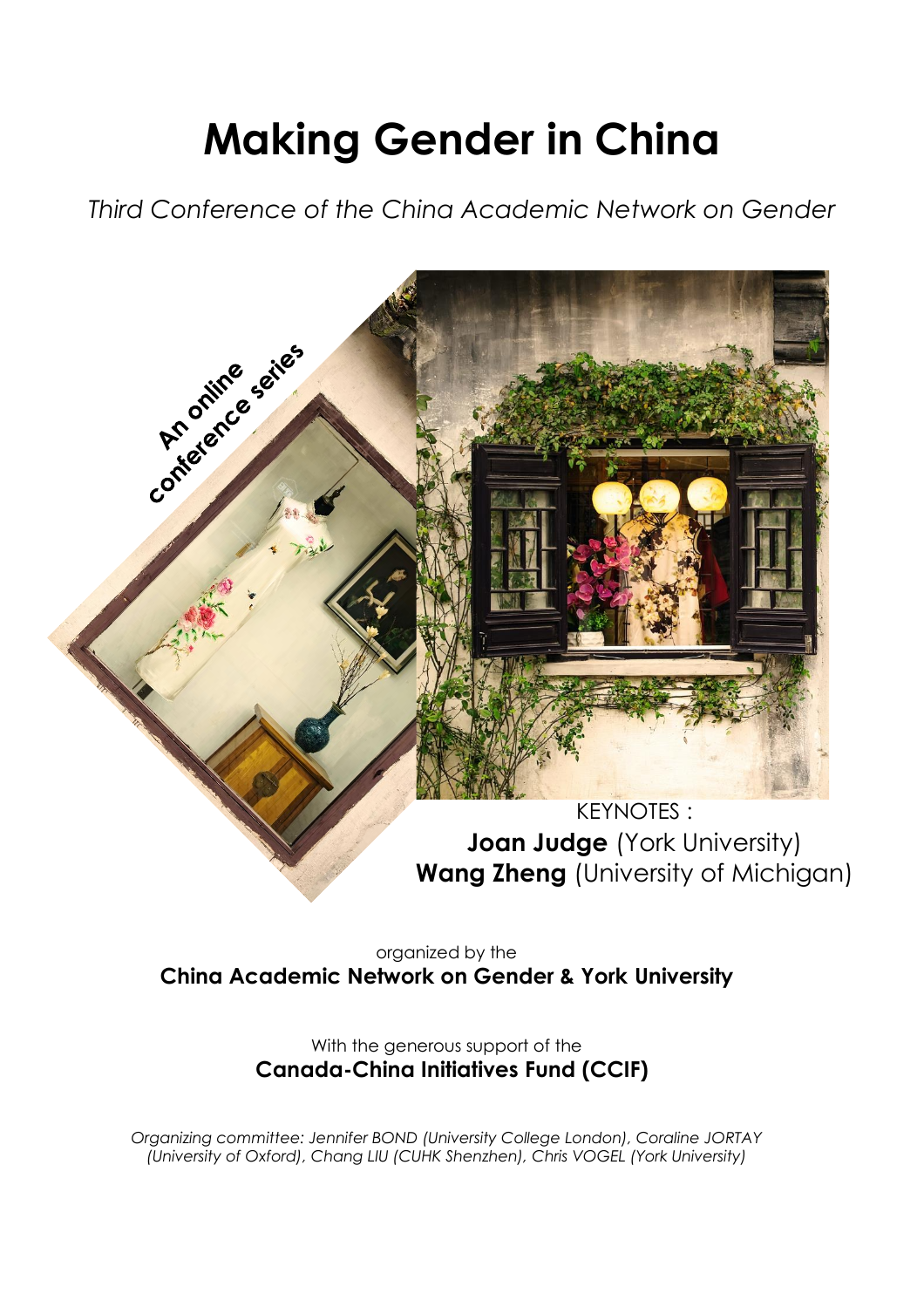## **WEEK 1 – TUESDAY 29 March**

8AM TORONTO – 1PM LONDON – 8PM BEIJING

## **OPENING KEYNOTE ADDRESS**

08:00-09:15

#### **JOAN JUDGE, YORK UNIVERSITY** *Women as Vernacular Knowers in the Long Republic: What We Can Learn from Cheap Print*

## **PANEL 1: QUOTIDIAN OBJECTS AND GENDER IN THE MAKING**

09:30-11:00

Chair: **Jennifer BOND** (University College London) Discussant: **ZHU Jing** (Xi'an Jiaotong-Liverpool University)

**WANG Yizhou** (University of Heidelberg) *More than Cool Breeze: Courtesans' Fans as Material Embodiment and Social Objects in the Everyday Life of Ming Dynasty*

**GENG Yushu** (Trinity College Dublin) *Making and Selling 'Hazeline Snow' in Twentieth Century China* 

## **WEEK 2 – TUESDAY 5 April**

8AM TORONTO – 1PM LONDON – 8PM BEIJING

## **PANEL 2: SEX AND THE CITYSCAPE: NEGOTIATING GENDER THROUGH URBAN SPACES**

08:00-10:00

Chair: **LIU CHIU-WAN** (National Taiwan University) Discussant: **TANG Ling** (Hong Kong Baptist University)

#### **YIP Suk Man** (University of Heidelberg)

*The Gendered Images of Hong Kong in the Official Newspaper Supplements in the Early 1960s*

#### **WU Ka-ming** (Chinese University of Hong Kong)

*The Pink Flaneur: Feminist Activism, Urban Infrastructure, and Gendered Citizen Practices in China*

#### **LYU Xinshu** (Central China Normal University)

*Comparative Ethnography of Spatial Characteristics of LGBTQ and Non-LGBTQ Parks*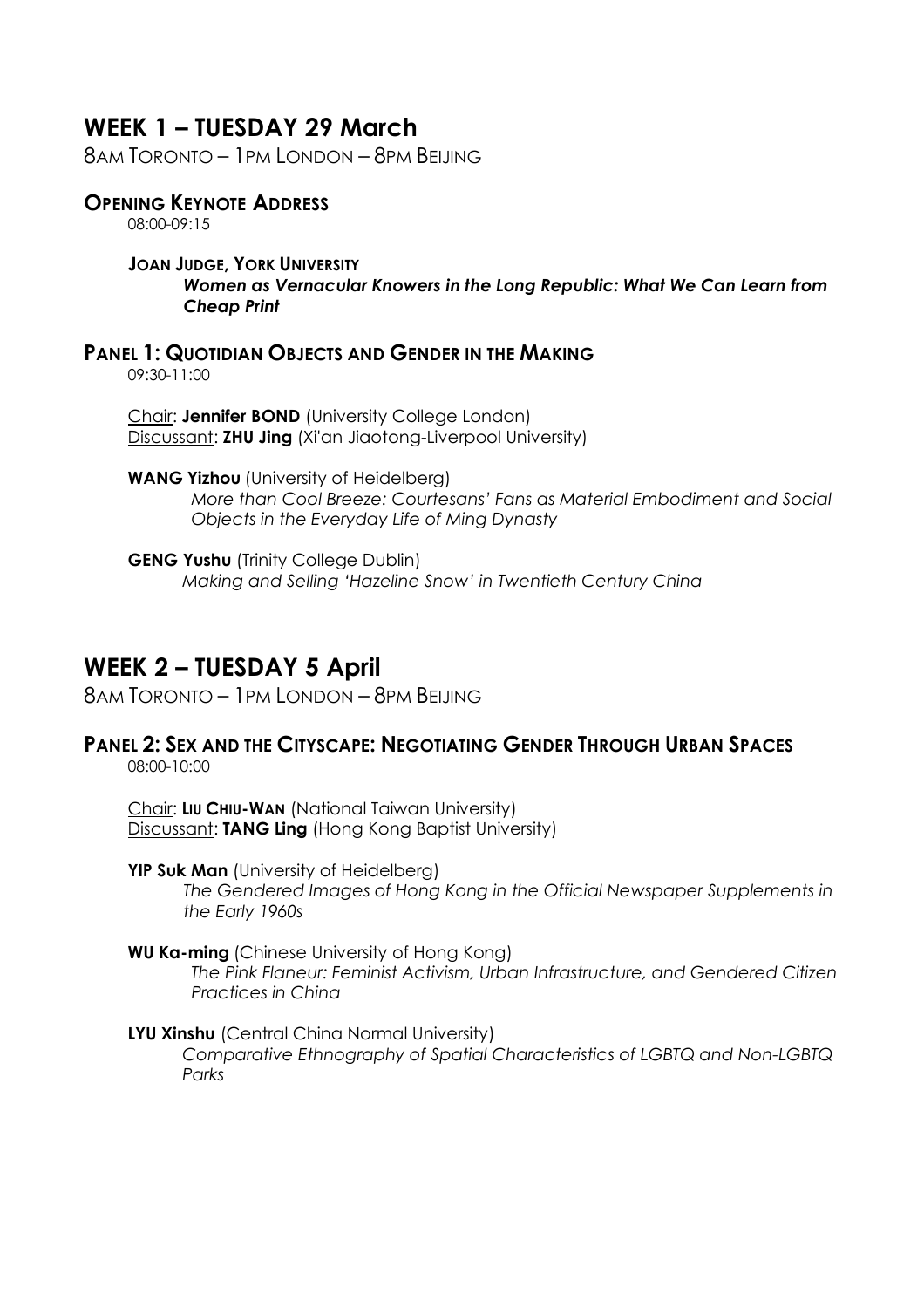## **WEEK 3 – TUESDAY 12 April**

**8PM** TORONTO – 2PM HONOLULU – **8AM** WEDNESDAY 13 APRIL BEIJING

## **PANEL 3: STAGING MASCULINITIES: THE PHONOGRAPH AND THE PAGE**

08:00-10:00

Chair: **Chang Liu** (Chinese University of Hong Kong, Shenzhen) Discussant: **Kam Louie** (The University of Hong Kong/University of New South Wales)

- **XU Peng** (University of Hawai'i at Mānoa) *The Male Voice of "Little Kitten Opera": A Preliminary Genealogy of All-Female Performance in Chinese Opera, 1900-1910*
- **Chihho LIN** (University of California, San Diego) *Illustrating Socialist Heroes: The Literary-Martial Ideal of Masculinity in Railroad Guerrillas*
- **TONG Zhenkai** (SOAS, University of London) *Gendering and Selling Sports Through the Funü Zazhi, 1915-1931*

## **WEEK 4 – TUESDAY 19 April**

8AM TORONTO – 1PM LONDON – 8PM BEIJING

## **PANEL 4: GADGETS, GOWNS AND GROCERIES REMAKING GENDER IDENTITIES**

08:00-10:00

Chair: **Chris VOGEL** (York University) Discussant: **GENG Yushu** (Trinity College Dublin)

**QIU Yitong** (London School of Economics) *Power and Identity of Women in Qing: A Study of Women Dress by Means of Confiscation Inventory Lists*

#### **HUANG Ao** (SOAS, University of London)

*Trans-gender Things: Objects and the Materiality of Trans-femininity in Ming-Qing China*

**XIE Yanli** (University College Dublin)

*Cooking-related Writings, Gender Making, and Chinese Women in the 1920s and 1930s*